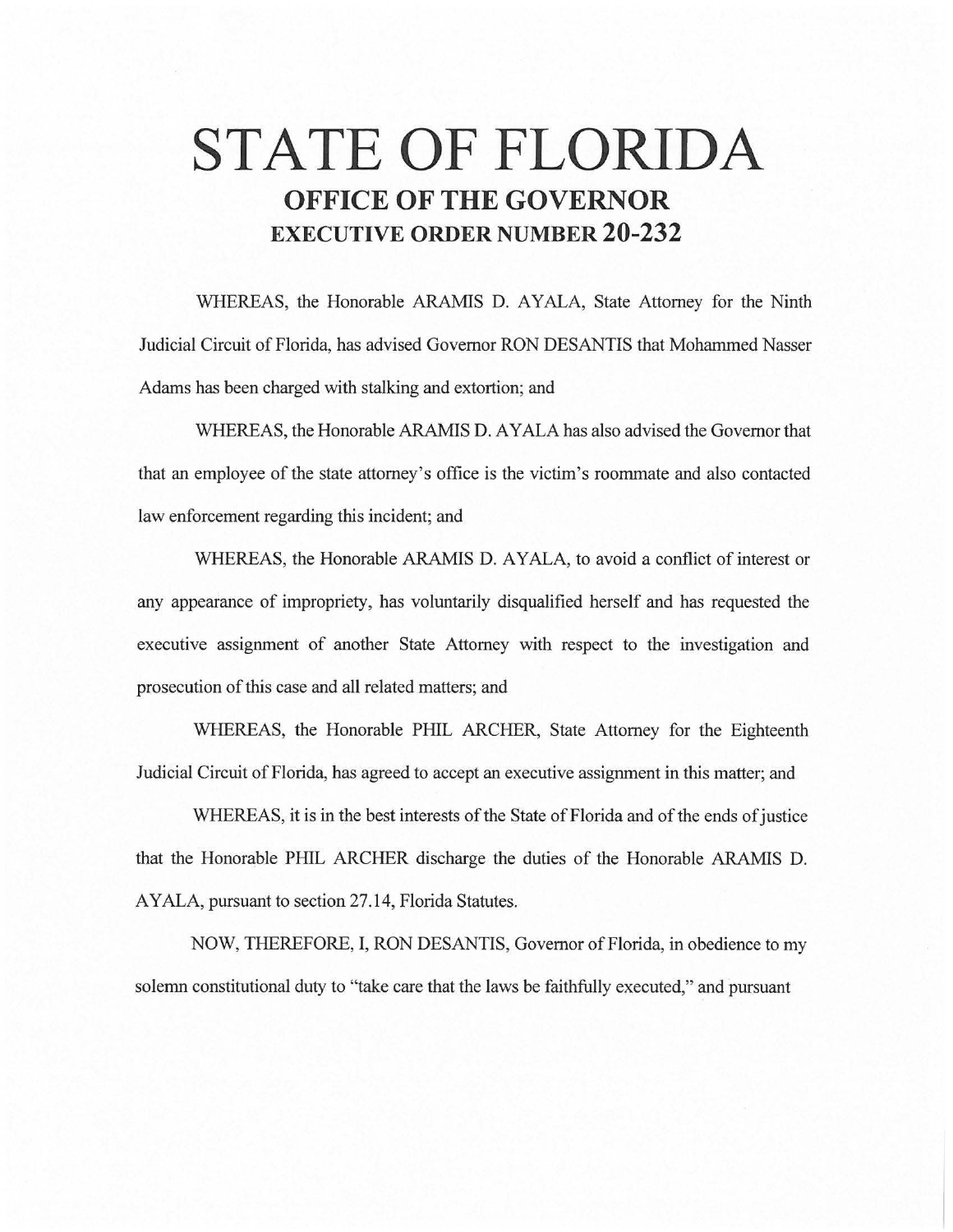to the Constitution and laws of the State of Florida, issue the following Executive Order, effective immediately:

## Section 1.

The Honorable PHIL ARCHER, State Attorney for the Eighteenth Judicial Circuit of Florida, referred to as the "Assigned State Attorney," is assigned to discharge the duties of the Honorable ARAMIS D. AYALA, State Attorney for the Ninth Judicial Circuit of Florida, as they relate to the investigation, prosecution, and all matters related to Mohammed Nasser Adams.

#### Section 2.

The Assigned State Attorney or one or more Assistant State Attorneys and Investigators, who have been designated by the Assigned State Attorney, shall proceed immediately to the Ninth Judicial Circuit of Florida, and are vested with the authority to perform the duties prescribed herein.

### Section 3.

All residents of the Ninth Judicial Circuit are requested, and all public officials are directed, to cooperate and render whatever assistance is necessary to the Assigned State Attorney, so that justice may be served.

## Section 4.

The period of this Executive Assignment shall be for one (1) year, to and including September 22, 2021.